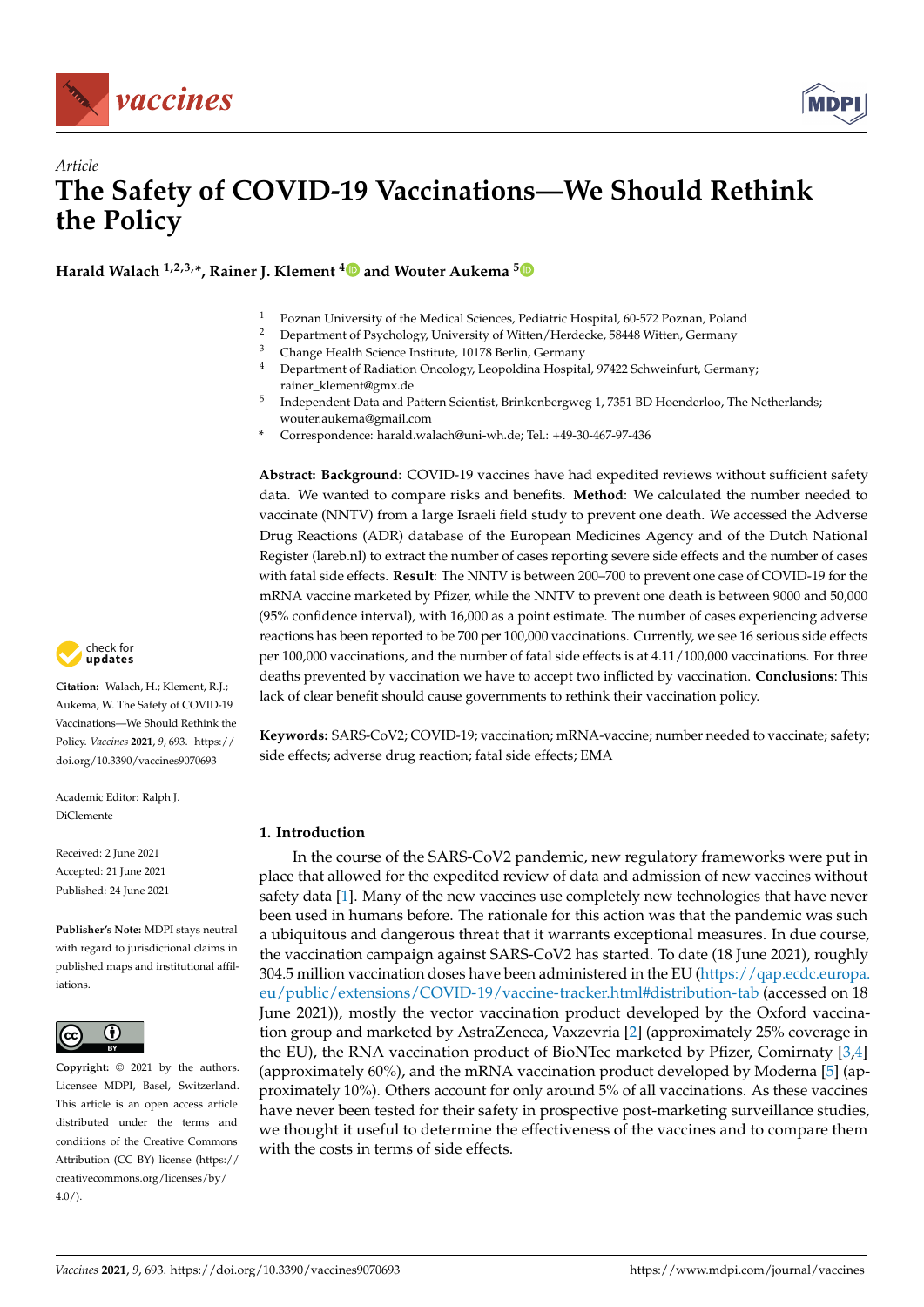## **2. Methods**

We used a large Israeli field study [\[6\]](#page-6-5) that involved approximately one million persons and the data reported therein to calculate the number needed to vaccinate (NNTV) to prevent one case of SARS-CoV2 infection and to prevent one death caused by COVID-19. In addition, we used the most prominent trial data from regulatory phase 3 trials to assess the NNTV [\[4](#page-6-3)[,5,](#page-6-4)[7\]](#page-6-6). The NNTV is the reciprocal of the absolute risk difference between risk in the treated group and in the control group, expressed as decimals. To give an artificial example: An absolute risk difference between a risk of 0.8 in the control group and a risk of 0.3 in the treated group would result in an absolute risk difference of 0.5; thus, the number needed to treat or the NNTV would be  $1/0.5 = 2$ . This is the clinical effectiveness of the vaccine.

We checked the Adverse Drug Reaction (ADR) database of the European Medicine Agency (EMA: [http://www.adrreports.eu/en/search\\_subst.html#](http://www.adrreports.eu/en/search_subst.html), accessed on 28 May 2021; the COVID-19 vaccines are accessible under "C" in the index). Looking up the number of single cases with side effects reported for the three most widely used vaccines (Comirnaty by BioNTech/Pfizer, the vector vaccination product Vaxzevria marketed by AstraZeneca, and the mRNA vaccine by Moderna) by country, we discovered that the reporting of side effects varies by a factor of 47 (Figure [1\)](#page-1-0). While the European average is 127 individual case safety reports (ICSRs), i.e., cases with side effect reports, per 100,000 vaccinations, the Dutch authorities have registered 701 reports per 100,000 vaccinations, while Poland has registered only 15 ISCRs per 100,000 vaccinations. Assuming that this difference is not due to differential national susceptibility to vaccination side effects, but due to different national reporting standards, we decided to use the data of the Dutch national register [\(https://www.lareb.nl/coronameldingen;](https://www.lareb.nl/coronameldingen) accessed on 29 May 2021) to gauge the number of severe and fatal side effects per 100,000 vaccinations. We compare these quantities to the NNTV to prevent one clinical case of and one fatality by COVID-19.



<span id="page-1-0"></span>

**Figure 1.** Individual safety case reports in association with COVID 19 vaccines in Europe.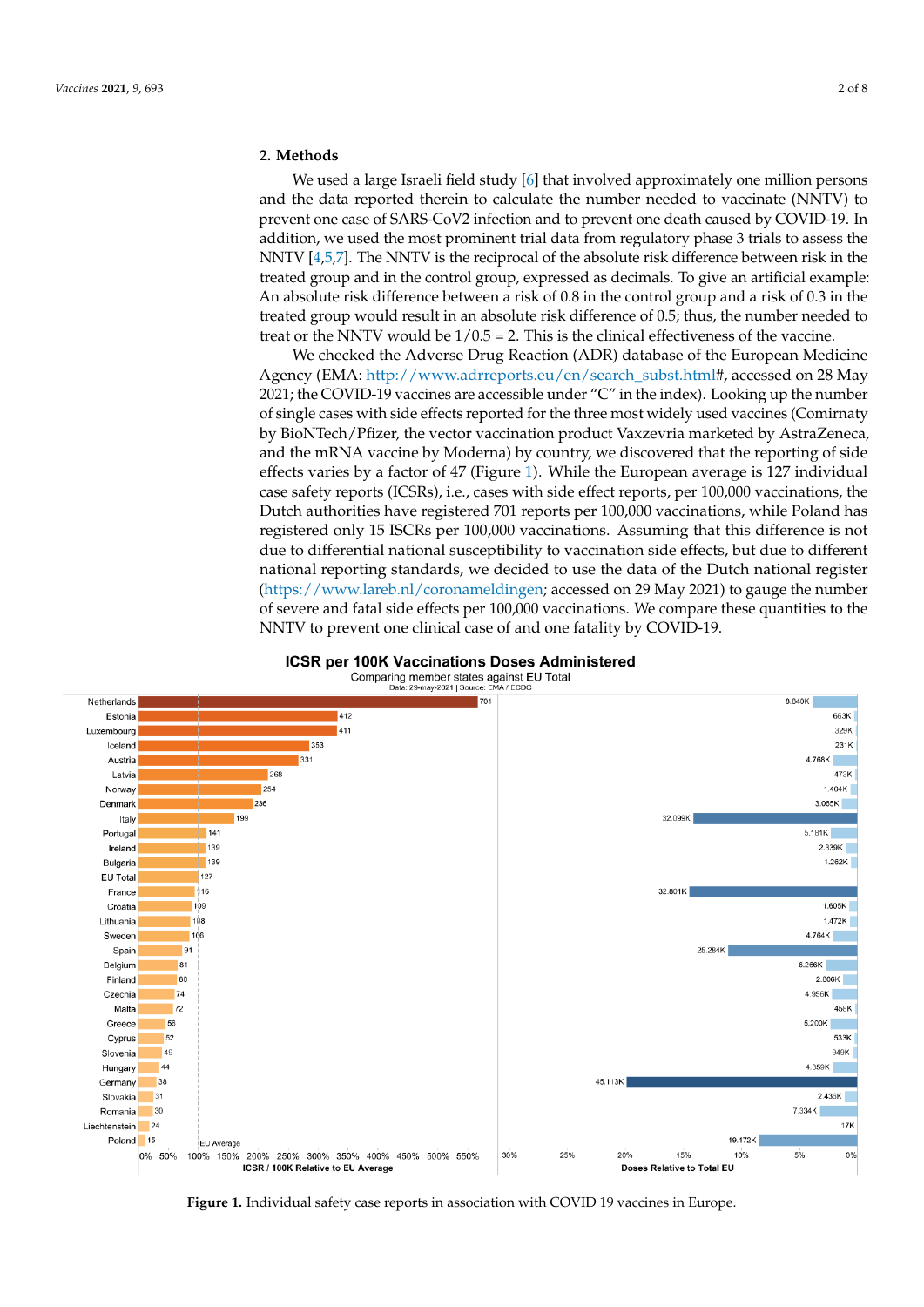## **3. Results**

Cunningham was the first to point out the high NNTV in a non-peer-reviewed comment: Around 256 persons needed to vaccinate with the Pfizer vaccine to prevent one case [\[8\]](#page-6-7). A recent large field study in Israel with more than a million participants [\[6\]](#page-6-5), where Comirnaty, the mRNA vaccination product marketed by Pfizer, was applied allowed us to calculate the figure more precisely. Table [1](#page-2-0) presents the data of this study based on matched pairs, using propensity score matching with a large number of baseline variables, in which both the vaccinated and unvaccinated persons were still at risk at the beginning of a specified period [\[6\]](#page-6-5). We mainly used the estimates from Table [1,](#page-2-0) because they are likely closer to real life and derived from the largest field study to date. However, we also report the data from the phase 3 trials conducted for obtaining regulatory approval in Table [2](#page-2-1) and used them for a sensitivity analysis.

<span id="page-2-0"></span>**Table 1.** Risk differences and number needed to vaccinate (NNTV) to prevent one infection, one case of symptomatic illness, and one death from COVID-19. Data from Dagan et al. [\[6\]](#page-6-5), *N* = 596,618 in each group.

|                                                    | Documented Infection                                                      |                      |                                                                           | <b>Symptomatic Illness</b> | Death from COVID-19                                                       |                                |
|----------------------------------------------------|---------------------------------------------------------------------------|----------------------|---------------------------------------------------------------------------|----------------------------|---------------------------------------------------------------------------|--------------------------------|
| Period                                             | <b>Risk Difference</b><br>(No. / 1000)<br>Persons)<br>$(95\% \text{ CI})$ | <b>NNTV (95% CI)</b> | <b>Risk Difference</b><br>(No. / 1000)<br>Persons)<br>$(95\% \text{ CI})$ | <b>NNTV (95% CI)</b>       | <b>Risk Difference</b><br>(No. / 1000)<br>Persons)<br>$(95\% \text{ CI})$ | <b>NNTV (95% CI)</b>           |
| 14–20 days after<br>first dose                     | $2.06(1.70 - 2.40)$                                                       | 486 (417-589)        | $1.54(1.28 - 1.80)$                                                       | 650 (556-782)              | $0.03(0.01 - 0.07)$                                                       | 33,334<br>$(14,286 - 100,000)$ |
| 21-27 days after<br>first dose                     | $2.31(1.96 - 2.69)$                                                       | 433 (372-511)        | $1.34(1.09-1.62)$                                                         | 747 (618-918)              | $0.06(0.02 - 0.11)$                                                       | 16,667<br>$(9091 - 50,000)$    |
| 7 days after<br>second dose to<br>end of follow-up | $8.58(6.22 - 11.18)$                                                      | $117(90-161)$        | $4.61(3.29 - 6.53)$                                                       | 217 (154-304)              | <b>NA</b>                                                                 | <b>NA</b>                      |

Data taken from Table [2](#page-2-1) in Dagan et al.'s work. NNTV = 1/risk difference.

<span id="page-2-1"></span>**Table 2.** Number needed to vaccinate (NNTV) calculated from pivotal phase 3 regulatory trials of the SARS-CoV2 mRNA vaccines of Moderna, BioNTech/Pfizer, and Sputnik (the vector vaccine of Astra-Zeneca is not contained here, as the study [\[9\]](#page-6-8) was active-controlled and not placebo-controlled).

| Vaccine                                            | N Participants<br><b>Vaccine Group</b> | N Participants<br>Placebo Group | <b>CoV<sub>2</sub></b> Positive<br><b>End of Trial</b><br>Vaccine<br>Group | CoV <sub>2</sub> Positive<br><b>End of Trial</b><br>Placebo<br>Group | Absolute<br><b>Risk</b><br><b>Difference</b><br>(ARD) | Number<br>Needed to<br>Vaccinate<br>1/ARR |
|----------------------------------------------------|----------------------------------------|---------------------------------|----------------------------------------------------------------------------|----------------------------------------------------------------------|-------------------------------------------------------|-------------------------------------------|
| Moderna $[5]$ <sup>\$</sup>                        | $15,181(14,550*)$                      | 15,170 (14,598 *)               | $19(0.13\%)$ <sup>1</sup>                                                  | 269 (1.77%) <sup>1</sup>                                             | 0.0165                                                | 61                                        |
| Comirnaty<br>(BioNTech/Pfizer) $[4]$ <sup>\$</sup> | 18,860                                 | 18,846                          | $8(0.042\%)$ <sup>2</sup>                                                  | 162 (0.86%) $^2$                                                     | 0.00817                                               | 123                                       |
| Sputnik V $[7]$ <sup>§</sup>                       | 14,964                                 | 4902                            | 13 $(0.087\%)$ **, <sup>3</sup>                                            | 47 $(1\%)$ **, 3                                                     | 0.0091                                                | 110                                       |

\* Modified intention to treat-population—basis for calculation; \*\* taken from the publication because of slightly different case numbers; \$ outcome was a symptomatic COVID-19 case; § outcome was a confirmed infection by PCR-test; <sup>1</sup> after 6 weeks; <sup>2</sup> after 4 weeks; <sup>3</sup> after 3 weeks.

> It should be noted that in the Israeli field study, the cumulative incidence of the infection, visible in the control group after seven days, was low (Kaplan–Meier estimate <0.5%; Figure 2 in Dagan et al.'s work [\[6\]](#page-6-5)) and remained below 3% after six weeks. In the other studies, the incidence figures after three to six weeks in the placebo groups were similarly low, between 0.85% and 1.8%. The absolute infection risk reductions given by Dagan et al. [\[6\]](#page-6-5) translated into an NNTV of 486 (95% CI, 417–589) two to three weeks after the first dose, or 117 (90–161) after the second dose until the end of follow-up to prevent one documented case (Table [1\)](#page-2-0). Estimates of NNTV to prevent CoV2 infection from the phase 3 trials of the most widely used vaccination products [\[3](#page-6-2)[–5\]](#page-6-4) were between 61 (Moderna) and 123 (Table [2\)](#page-2-1) and were estimated to be 256 by Cunningham [\[8\]](#page-6-7). However, it should also be noted that the outcome "Documented infection" in Table [1](#page-2-0) refers to CoV2 infection as defined by a positive PCR test, i.e., without considering false-positive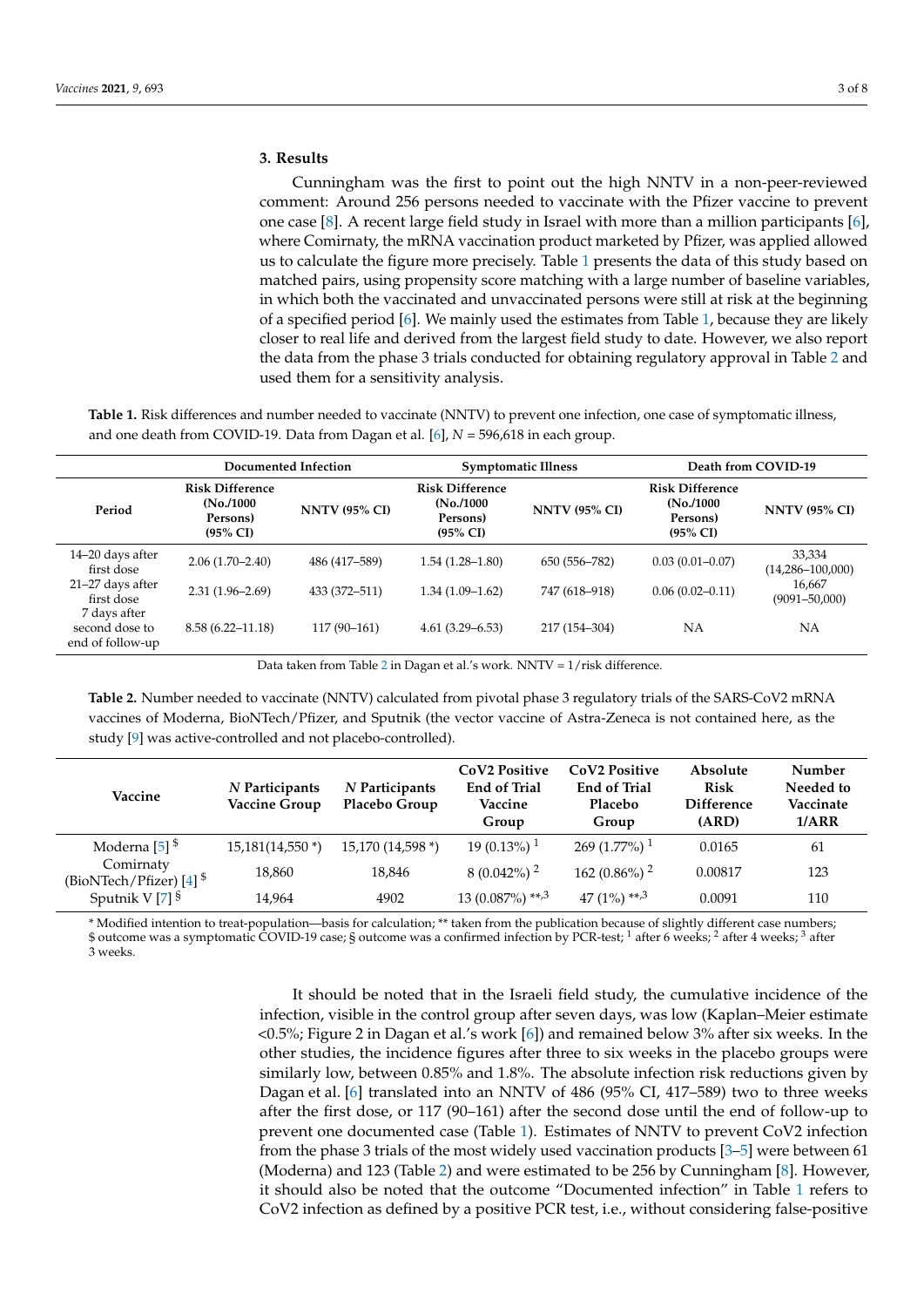results [\[10\]](#page-6-9), so that the outcome "symptomatic illness" may better reflect vaccine effectiveness. If clinically symptomatic COVID-19 until the end of follow-up was used as an outcome, the NNTV was estimated as 217 (95% CI, 154–304).

In the Israeli field study, 4460 persons in the vaccination group became infected during the study period and nine persons died, translating into an infection fatality rate (IFR) of 0.2% in the vaccination group. In the control group, 6100 became infected and 32 died, resulting in an IFR of 0.5%, which is within the range found by a review [\[11\]](#page-6-10).

Using the data from Table [1,](#page-2-0) we calculated the absolute risk difference to be 0.00006 (ARD for preventing one death after three to four weeks), which translates into an NNTV of 16,667. The 95% confidence interval spanned the range from 9000 to 50,000. Thus, between 9000 and 50,000 people need to be vaccinated, with a point-estimate of roughly 16,000, to prevent one COVID-19-related death.

For the other studies listed in Table [2,](#page-2-1) in the case that positive infection was the outcome [\[7\]](#page-6-6), we calculated the NNTV to prevent one death using the IFR estimate of  $0.5\%$ ; in the case that clinically positive COVID-19 was the outcome [\[4](#page-6-3)[,5\]](#page-6-4), we used the case fatality rate estimated as the number of worldwide COVID-19 cases divided by COVID-19 related deaths, which was 2% [\(https://www.worldometers.info/coronavirus/](https://www.worldometers.info/coronavirus/) (accessed on 29 May 2021)). In the case of the Sputnik vaccine, one would thus have to vaccinate 22,000 people to prevent one death. In the case of the Moderna vaccine, one would have to vaccinate 3050 people to prevent one death. In the case of Comirnaty, the Pfizer vaccine, 6150 vaccinated people would prevent one death, although using the figure by Cunningham [\[8\]](#page-6-7), it would be 12,300 vaccinations to prevent one death.

The side effects data reported in the Dutch register [\(www.lareb.nl/coronameldingen](www.lareb.nl/coronameldingen) (accessed on 27 May 2021)) are given in Table [3.](#page-3-0)

<span id="page-3-0"></span>**Table 3.** Individual case safety reports for the most widely distributed COVID-19 vaccines according to the Dutch side effects register [\(www.lareb.nl/coronameldingen](www.lareb.nl/coronameldingen) (accessed on 29 May 2021)), the absolute numbers per vaccine, and standardization per 100,000 vaccinations.

|                                                                | <b>General Number</b><br>of Reports (1) | <b>Serious Side</b><br>Effects (1) | Deaths (2) | Number of<br>Vaccinations<br>According to (3) | Number of<br>Vaccinations<br>According to<br>ECDC(4) |
|----------------------------------------------------------------|-----------------------------------------|------------------------------------|------------|-----------------------------------------------|------------------------------------------------------|
| Comirnaty (Pfizer)                                             | 21,321                                  | 864                                | 280        | 5,946,031                                     | 6,004,808                                            |
| Moderna                                                        | 6390                                    | 114                                | 35         | 531,449                                       | 540,862                                              |
| Vaxzevria<br>(AstraZeneca)                                     | 29,865                                  | 411                                | 31         | 1,837,407                                     | 1,852,996                                            |
| Janssen                                                        | 2596                                    | 7                                  |            | 142,069                                       | 143,525                                              |
| Unknown                                                        | 129                                     | 15                                 | 5          |                                               | 540                                                  |
| Total                                                          | 60,301                                  | 1.411                              | 351        | 8,456,956                                     | 8,542,731                                            |
| Per 100,000<br>vaccinations<br>according to                    | 713.03                                  | 16.68                              | 4.15       |                                               |                                                      |
| Dutch data<br>Per 100,000<br>vaccinations<br>according to ECDC | 705.87                                  | 16.52                              | 4.11       |                                               |                                                      |

(1) [https://www.lareb.nl/coronameldingen.](https://www.lareb.nl/coronameldingen) (2) [https://www.lareb.nl/pages/update-van-bijwerkingen.](https://www.lareb.nl/pages/update-van-bijwerkingen) (3) [https://coronadashboard.](https://coronadashboard.rijksoverheid.nl/landelijk/vaccinaties) [rijksoverheid.nl/landelijk/vaccinaties.](https://coronadashboard.rijksoverheid.nl/landelijk/vaccinaties) (4) [https://www.ecdc.europa.eu/en/publications-data/data-covid-19-vaccination-eu-eea.](https://www.ecdc.europa.eu/en/publications-data/data-covid-19-vaccination-eu-eea) All sites accessed on 27 May 2021. The Dutch government reported two numbers; we took the calculated amounts.

> Thus, we need to accept that around 16 cases will develop severe adverse reactions from COVID-19 vaccines per 100,000 vaccinations delivered, and approximately four people will die from the consequences of being vaccinated per 100,000 vaccinations delivered. Adopting the point estimate of NNTV = 16,000 (95% CI, 9000–50,000) to prevent one COVID-19-related death, for every six (95% CI, 2–11) deaths prevented by vaccination,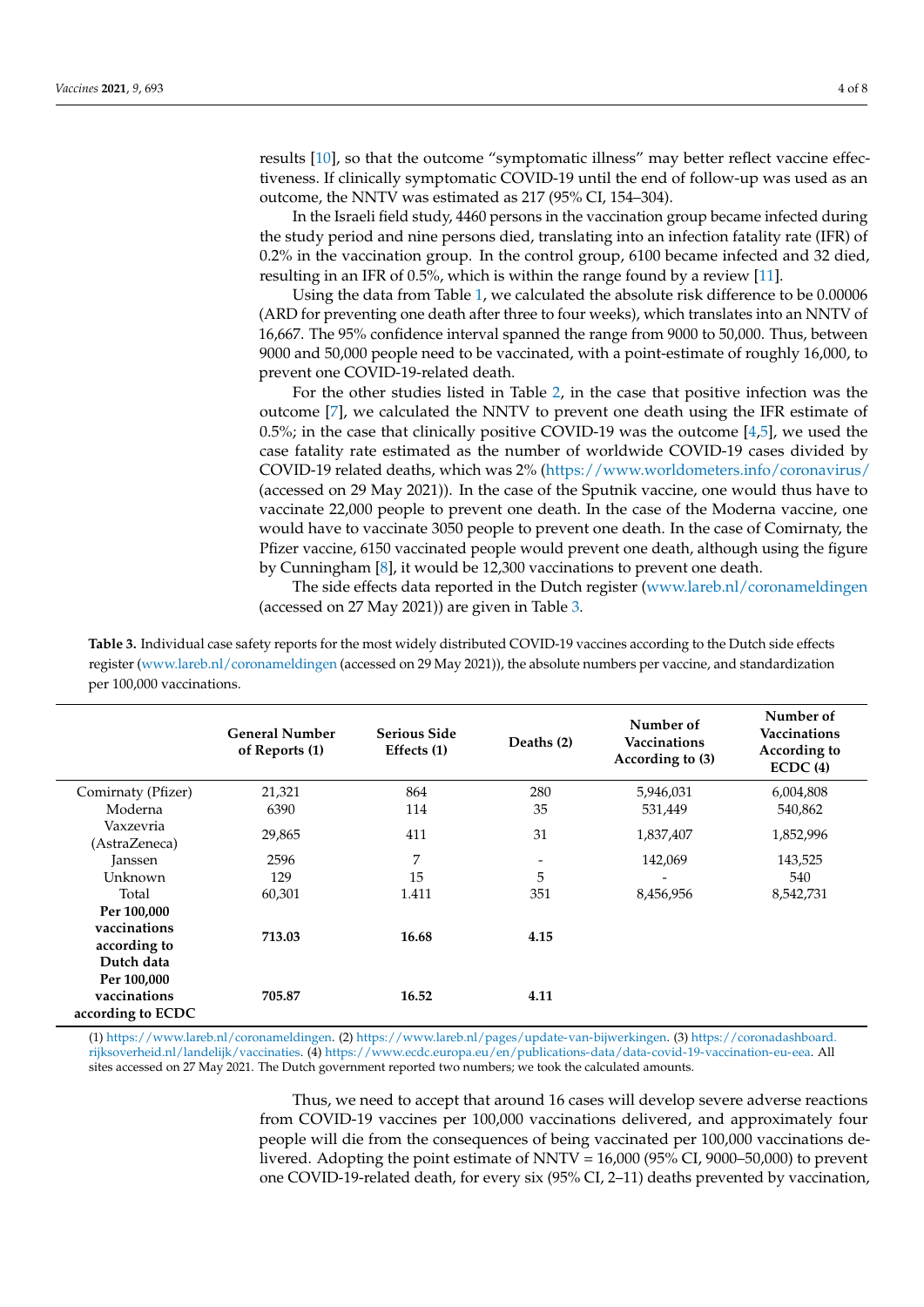we may incur four deaths as a consequence of or associated with the vaccination. Simply put: As we prevent three deaths by vaccinating, we incur two deaths.

The risk–benefit ratio looks better if we accept the stronger effect sizes from the phase 3 trials. Using Cunningham's estimate of NNTV = 12,300, which stems from a non-peer reviewed comment, we arrived at eight deaths prevented per 100,000 vaccinations and, in the best case, 33 deaths prevented by 100,000 vaccinations. Thus, in the optimum case, we risk four deaths to prevent 33 deaths, a risk–benefit ratio of 1:8. The risk–benefit ratio in terms of deaths prevented and deaths incurred thus ranges from 2:3 to 1:8, although real-life data also support ratios as high as 2:1, i.e., twice as high a risk of death from the vaccination compared to COVID-19, within the 95% confidence limit.

#### **4. Discussion**

The COVID-19 vaccines are immunologically effective and can—according to the publications—prevent infections, morbidity, and mortality associated with SARS-CoV2; however, they incur costs. Apart from the economic costs, there are comparatively high rates of side effects and fatalities. The current figure is around four fatalities per 100,000 vaccinations, as documented by the most thorough European documentation system, the Dutch side effects register (lareb.nl). This tallies well with a recently conducted analysis of the U.S. vaccine adverse reactions reporting system, which found 3.4 fatalities per 100,000 vaccinations, mostly with the Comirnaty (Pfizer) and Moderna vaccines [\[12\]](#page-6-11).

Is this a few or many? This is difficult to say, and the answer is dependent on one's view of how severe the pandemic is and whether the common assumption that there is hardly any innate immunological defense or cross-reactional immunity is true. Some argue that we can assume cross-reactivity of antibodies to conventional coronaviruses in 30–50% of the population [\[13–](#page-6-12)[16\]](#page-6-13). This might explain why children and younger people are rarely afflicted by SARS-CoV2 [\[17](#page-6-14)[–19\]](#page-7-0). An innate immune reaction is difficult to gauge. Thus, low seroprevalence figures [\[20–](#page-7-1)[22\]](#page-7-2) may not only reflect a lack of herd immunity, but also a mix of undetected cross-reactivity of antibodies to other coronaviruses, as well as clearing of infection by innate immunity.

However, one should consider the simple legal fact that a death associated with a vaccination is different in kind and legal status from a death suffered as a consequence of an incidental infection.

Our data should be viewed in the light of its inherent limitations:

The study which we used to gauge the NNTV was a single field study, even though it is the largest to date. The other data stem from regulatory trials that were not designed to detect maximum effects. The field study was somewhat specific to the situation in Israel, and studies in other countries and other populations or other post-marketing surveillance studies might reveal more beneficial clinical effect sizes when the prevalence of the infection is higher. This field study also suffered from some problems, as a lot of cases were censored due to unknown reasons, presumably due to a loss to follow-up. However, the regulatory studies compensate for some of the weaknesses, and thereby generate a somewhat more beneficial risk–benefit ratio.

The ADR database of the EMA collects reports of different kinds, by doctors, patients, and authorities. We observed (Figure [1\)](#page-1-0) that the reporting standards vary hugely across countries. It might be necessary for the EMA and for national governments to install better monitoring procedures in order to generate more reliable data. Some countries have tight reporting schemes, some report in a rather loose fashion. As we have to assume that the average number of side effects is roughly similar across countries, we would expect a similar reporting quota. However, when inspecting the reports according to countries, we can see a large variance. Our decision to use the Dutch data as a proxy for Europe was derived from this discovery. One might want to challenge this decision, but we did not find any data from other countries being more valid than those used here. Apart from this, our data tallied well with the data from the U.S. CDC vaccine adverse reporting system [\[12\]](#page-6-11), which indirectly validates our decision.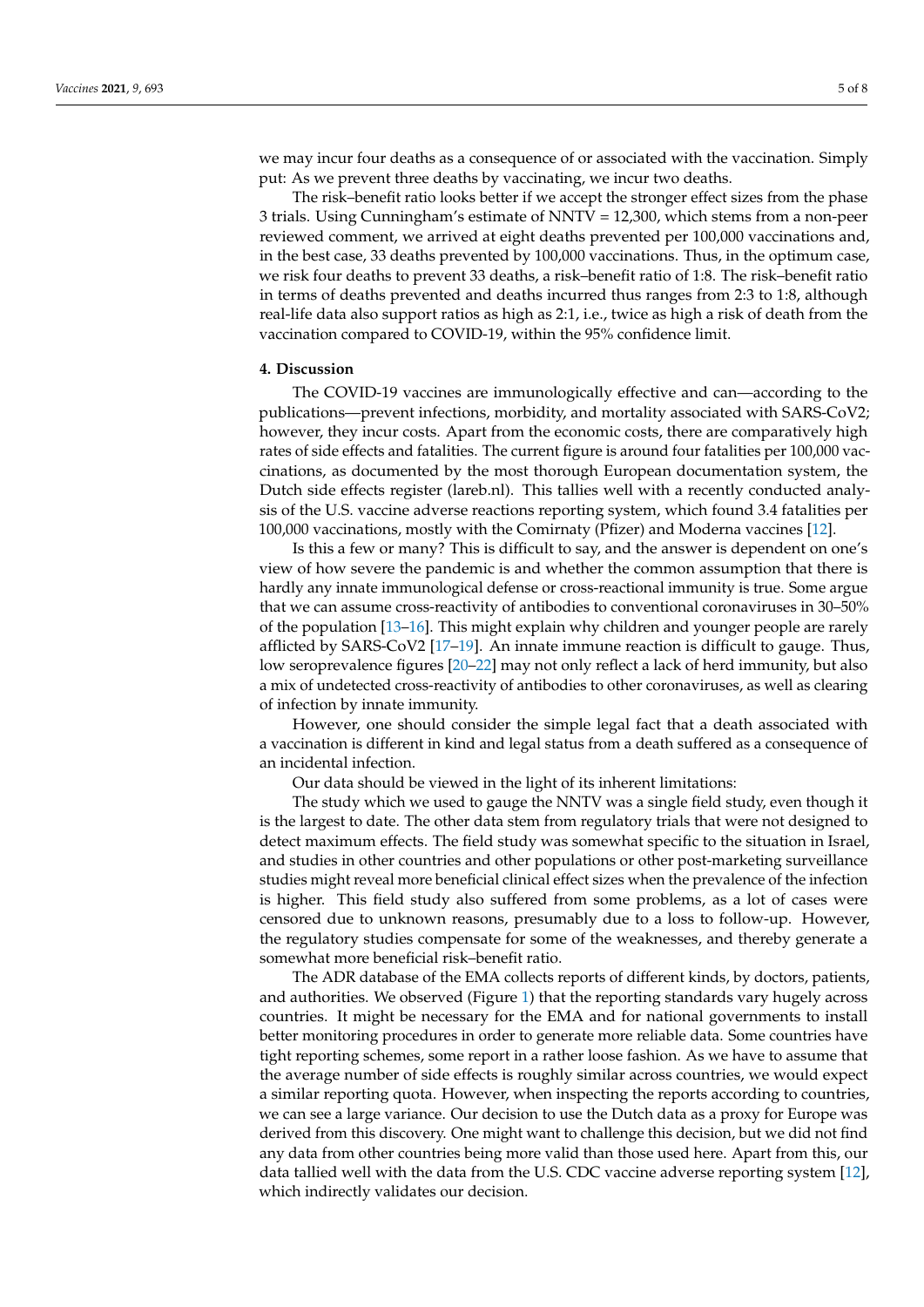One might argue that it is always difficult to ascertain causality in such reports. This is certainly true; however, the Dutch data, especially the fatal cases, were certified by medical specialists [\(https://www.lareb.nl/media/eacjg2eq/beleidsplan-2015-2019.pdf](https://www.lareb.nl/media/eacjg2eq/beleidsplan-2015-2019.pdf) (accessed on 29 May 2021)), page 13: "*All reports received are checked for completeness and possible ambiguities. If necessary, additional information is requested from the reporting party and/or the treating doctor The report is entered into the database with all the necessary information. Side effects are coded according to the applicable (international) standards. Subsequently an individual assessment of the report is made. The reports are forwarded to the European database (Eudravigilance) and the database of the WHO Collaborating Centre for International Drug Monitoring in Uppsala. The registration holders are informed about the reports concerning their product*.").

A recent experimental study showed that the SARS-CoV2 spike protein is sufficient to produce endothelial damage [\[23\]](#page-7-3). This provides a potential causal rationale for the most serious and most frequent side effects, namely, vascular problems such as thrombotic events. The vector-based COVID-19 vaccines can produce soluble spike proteins, which multiply the potential damage sites [\[24\]](#page-7-4). The spike protein also contains domains that may bind to cholinergic receptors, thereby compromising the cholinergic anti-inflammatory pathways, enhancing inflammatory processes [\[25\]](#page-7-5). A recent review listed several other potential side effects of COVID-19 mRNA vaccines that may also emerge later than in the observation periods covered here [\[26\]](#page-7-6).

In the Israeli field study, the observation period was six weeks, and in the U.S. regulatory studies between four to six weeks, a period commonly assumed to be sufficient to see a clinical effect of a vaccine, because it would also be the time frame within which someone who was infected initially would fall ill and perhaps die. Had the observation period been longer, the clinical effect size might have increased, i.e., the NNTV could have become lower and, consequently, the ratio of benefit to harm could have increased in favor of the vaccines. However, as noted above, there is also the possibility of side effects developing with some delay and influencing the risk–benefit ratio in the opposite direction [\[26\]](#page-7-6). This should be studied more systematically in a long-term observational study.

Another point to consider is that initially, mainly older persons and those at risk were entered into the national vaccination programs. It is to be hoped that the tally of fatalities will become lower as a consequence of the vaccinations, as the age of those vaccinated decreases.

However, we do think that, given the data, we should not wait to see whether more fatalities accrue, but instead use the data available to study who might be at risk of suffering side effects and pursue a diligent route.

Finally, we note that from experience with reporting side effects from other drugs, only a small fraction of side effects is reported to adverse events databases [\[27](#page-7-7)[,28\]](#page-7-8). The median underreporting can be as high as 95% [\[29\]](#page-7-9).

Given this fact and the high number of serious side effects already reported, the current political trend to vaccinate children who are at very low risk of suffering from COVID-19 in the first place must be reconsidered.

#### **5. Conclusions**

The present assessment raises the question whether it would be necessary to rethink policies and use COVID-19 vaccines more sparingly and with some discretion only in those that are willing to accept the risk because they feel more at risk from the true infection than the mock infection. Perhaps it might be necessary to dampen the enthusiasm by sober facts? In our view, the EMA and national authorities should instigate a safety review into the safety database of COVID-19 vaccines and governments should carefully consider their policies in light of these data. Ideally, independent scientists should carry out thorough case reviews of the very severe cases, so that there can be evidence-based recommendations on who is likely to benefit from a SARS-CoV2 vaccination and who is in danger of suffering from side effects. Currently, our estimates show that we have to accept four fatal and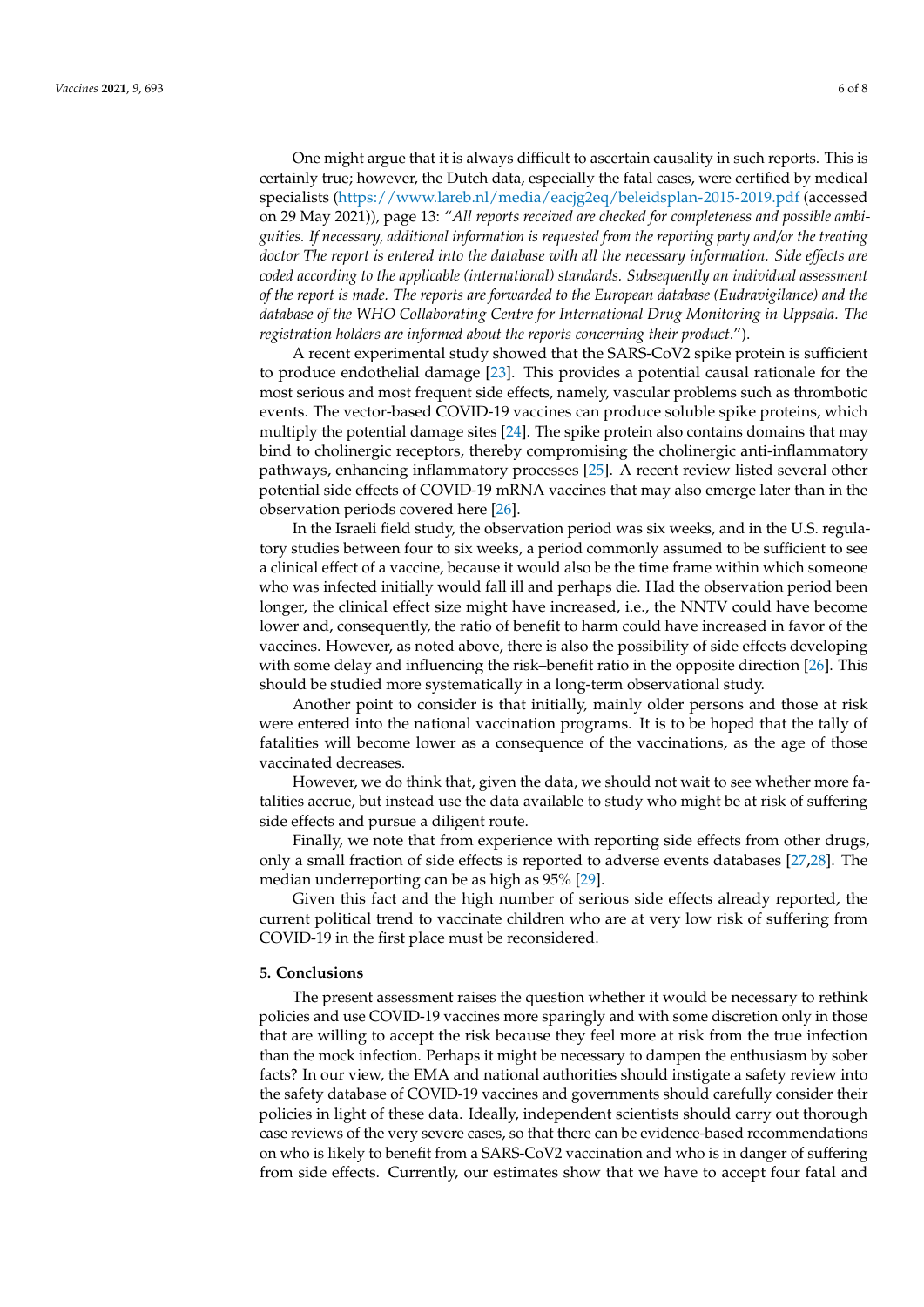16 serious side effects per 100,000 vaccinations in order to save the lives of 2–11 individuals per 100,000 vaccinations, placing risks and benefits on the same order of magnitude.

**Author Contributions:** Conceptualization, H.W.; methodology, H.W.; writing—original draft, H.W.; guarantor, H.W.; checked the analysis for correctness and contributed to the writing. R.J.K.; analysis of the COVID-19 vaccination volumes reported by ECDC and the ICSR reports from EMA and graph production, W.A. All authors have read and agreed to the published version of the manuscript.

**Funding:** This research received no external funding.

**Institutional Review Board Statement:** This was a study on publicly available data and a secondary analysis, and as such not subject to an ethical review.

**Informed Consent Statement:** Informed consent was obtained from all subjects involved in the cited studies used in our analysis.

**Data Availability Statement:** Documentation on how to extract information from the line listings of the ADR-database of the EMA, SQL scripts, and graphical representations is available at [http://www.](http://www.aukema.org/2021/04/analysis-of-icsr-reports-at-emaeuropaeu.html) [aukema.org/2021/04/analysis-of-icsr-reports-at-emaeuropaeu.html](http://www.aukema.org/2021/04/analysis-of-icsr-reports-at-emaeuropaeu.html) (accessed on 22 June 2021).

**Conflicts of Interest:** The authors declare no conflict of interest.

## **References**

- <span id="page-6-0"></span>1. Arvay, C.G. Genetische Impfstoffe gegen COVID-19: Hoffnung oder Risiko. *Schweiz. Ärztezeitung* **2020**, *101*, 862–864.
- <span id="page-6-1"></span>2. Ramasamy, M.N.; Minassian, A.M.; Ewer, K.J.; Flaxman, A.L.; Folegatti, P.M.; Owens, D.R.; Voysey, M.; Aley, P.K.; Angus, B.; Babbage, G.; et al. Safety and immunogenicity of ChAdOx1 nCoV-19 vaccine administered in a prime-boost regimen in young and old adults (COV002): A single-blind, randomised, controlled, phase 2/3 trial. *Lancet* **2020**, *396*, 1979–1993. [\[CrossRef\]](http://doi.org/10.1016/S0140-6736(20)32466-1)
- <span id="page-6-2"></span>3. Walsh, E.E.; Frenck, R.W.; Falsey, A.R.; Kitchin, N.; Absalon, J.; Gurtman, A.; Lockhart, S.; Neuzil, K.; Mulligan, M.J.; Bailey, R.; et al. Safety and Immunogenicity of Two RNA-Based COVID-19 Vaccine Candidates. *N. Engl. J. Med.* **2020**, *383*, 2439–2450. [\[CrossRef\]](http://doi.org/10.1056/NEJMoa2027906) [\[PubMed\]](http://www.ncbi.nlm.nih.gov/pubmed/33053279)
- <span id="page-6-3"></span>4. Polack, F.P.; Thomas, S.J.; Kitchin, N.; Absalon, J.; Gurtman, A.; Lockhart, S.; Perez, J.L.; Marc, G.P.; Moreira, E.D.; Zerbini, C.; et al. Safety and Efficacy of the BNT162b2 mRNA COVID-19 Vaccine. *N. Engl. J. Med.* **2020**, *383*, 2603–2615. [\[CrossRef\]](http://doi.org/10.1056/NEJMoa2034577)
- <span id="page-6-4"></span>5. Baden, L.R.; El Sahly, H.M.; Essink, B.; Kotloff, K.; Frey, S.; Novak, R.; Diemert, D.; Spector, S.A.; Rouphael, N.; Creech, C.B.; et al. Efficacy and Safety of the mRNA-1273 SARS-CoV-2 Vaccine. *N. Engl. J. Med.* **2020**, *384*, 403–416. [\[CrossRef\]](http://doi.org/10.1056/NEJMoa2035389)
- <span id="page-6-5"></span>6. Dagan, N.; Barda, N.; Kepten, E.; Miron, O.; Perchik, S.; Katz, M.A.; Hernán, M.A.; Lipsitch, M.; Reis, B.; Balicer, R.D. BNT162b2 mRNA COVID-19 Vaccine in a Nationwide Mass Vaccination Setting. *N. Engl. J. Med.* **2021**, *384*, 1412–1423. [\[CrossRef\]](http://doi.org/10.1056/NEJMoa2101765) [\[PubMed\]](http://www.ncbi.nlm.nih.gov/pubmed/33626250)
- <span id="page-6-6"></span>7. Logunov, D.Y.; Dolzhikova, I.V.; Shcheblyakov, D.V.; Tukhvatulin, A.I.; Zubkova, O.V.; Dzharullaeva, A.S.; Kovyrshina, A.V.; Lubenets, N.L.; Grousova, D.M.; Erokhova, A.S.; et al. Safety and efficacy of an rAd26 and rAd5 vector-based heterologous prime-boost COVID-19 vaccine: An interim analysis of a randomised controlled phase 3 trial in Russia. *Lancet* **2021**, *397*, 671–681. [\[CrossRef\]](http://doi.org/10.1016/S0140-6736(21)00234-8)
- <span id="page-6-7"></span>8. Cunningham, A.S. Rapid response: COVID-19 vaccine candidate is unimpressive: NNTV is around 256. *BMJ* **2020**, *371*, m4347.
- <span id="page-6-8"></span>9. Folegatti, P.M.; Ewer, K.J.; Aley, P.K.; Angus, B.; Becker, S.; Belij-Rammerstorfer, S.; Bellamy, D.; Bibi, S.; Bittaye, M.; Clutterbuck, E.A.; et al. Safety and immunogenicity of the ChAdOx1 nCoV-19 vaccine against SARS-CoV-2: A preliminary report of a phase 1/2, single-blind, randomised controlled trial. *Lancet* **2020**, *396*, 467–478. [\[CrossRef\]](http://doi.org/10.1016/S0140-6736(20)31604-4)
- <span id="page-6-9"></span>10. Klement, R.J.; Bandyopadhyay, P.S. The Epistemology of a Positive SARS-CoV-2 Test. *Acta Biotheor.* **2020**. [\[CrossRef\]](http://doi.org/10.1007/s10441-020-09393-w)
- <span id="page-6-10"></span>11. Ioannidis, J.P.A.; Axfors, C.; Contopoulos-Ioannidis, D.G. Population-level COVID-19 mortality risk for non-elderly individuals overall and for non-elderly individuals without underlying diseases in pandemic epicenters. *Environ. Res.* **2020**, *188*, 109890. [\[CrossRef\]](http://doi.org/10.1016/j.envres.2020.109890) [\[PubMed\]](http://www.ncbi.nlm.nih.gov/pubmed/32846654)
- <span id="page-6-11"></span>12. Rose, J. A report on the U.S. vaccine adverse events reporting system (VAERS) on the COVID-19 messenger ribonucleic acid (mRNA) biologicals. *Sci. Public Health Policy Law* **2021**, *2*, 59–80.
- <span id="page-6-12"></span>13. Edridge, A.W.; Kaczorowska, J.M.; Hoste, A.C.; Bakker, M.; Klein, M.; Jebbink, M.F.; Matser, A.; Kinsella, C.; Rueda, P.; Prins, M.; et al. Seasonal coronavirus protective immunity is short-lasting. *Nat. Med.* **2020**, *26*, 1691–1693. [\[CrossRef\]](http://doi.org/10.1038/s41591-020-1083-1) [\[PubMed\]](http://www.ncbi.nlm.nih.gov/pubmed/32929268)
- 14. Havers, F.P.; Reed, C.; Lim, T.; Montgomery, J.M.; Klena, J.D.; Hall, A.J.; Fry, A.M.; Cannon, D.L.; Chiang, C.F.; Gibbons, A.; et al. Seroprevalence of Antibodies to SARS-CoV-2 in 10 Sites in the United States, March 23–May 12, 2020. *JAMA Intern. Med.* **2020**, *180*, 1576–1586. [\[CrossRef\]](http://doi.org/10.1001/jamainternmed.2020.4130)
- 15. Mateus, J.; Grifoni, A.; Tarke, A.; Sidney, J.; Ramirez, S.I.; Dan, J.M.; Burger, Z.C.; Rawlings, S.A.; Smith, D.M.; Phillips, E.; et al. Selective and cross-reactive SARS-CoV-2 T cell epitopes in unexposed humans. *Science* **2020**, *370*, 89–94. [\[CrossRef\]](http://doi.org/10.1126/science.abd3871) [\[PubMed\]](http://www.ncbi.nlm.nih.gov/pubmed/32753554)
- <span id="page-6-13"></span>16. Doshi, P. COVID-19: Do many people have pre-existing immunity? *BMJ* **2020**, *370*, m3563. [\[CrossRef\]](http://doi.org/10.1136/bmj.m3563)
- <span id="page-6-14"></span>17. Lavine, J.S.; Bjornstad, O.N.; Antia, R. Immunological characteristics govern the transition of COVID-19 to endemicity. *Science* **2021**, *371*, 741–745. [\[CrossRef\]](http://doi.org/10.1126/science.abe6522)